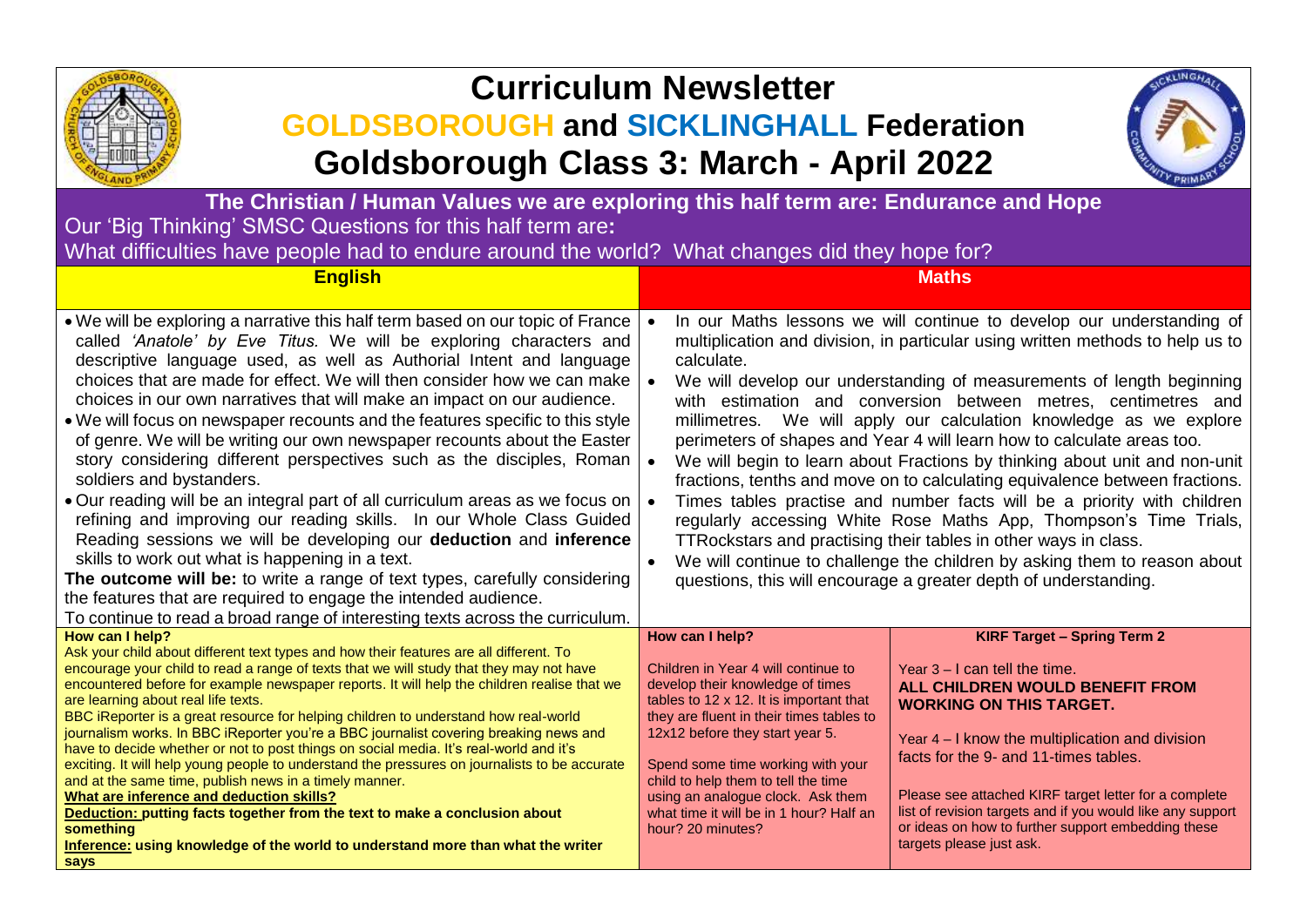| <b>Curriculum: Key Skills, Knowledge and Enrichment</b>                                                                                                                                                                                                                                                                                                                                                                                |                                                                                                                                                                                        |                                                                                                                                                                                                                                     |  |  |
|----------------------------------------------------------------------------------------------------------------------------------------------------------------------------------------------------------------------------------------------------------------------------------------------------------------------------------------------------------------------------------------------------------------------------------------|----------------------------------------------------------------------------------------------------------------------------------------------------------------------------------------|-------------------------------------------------------------------------------------------------------------------------------------------------------------------------------------------------------------------------------------|--|--|
| <b>Topic - Geography</b>                                                                                                                                                                                                                                                                                                                                                                                                               | <b>Science - Animals including humans</b>                                                                                                                                              | $P.E -$                                                                                                                                                                                                                             |  |  |
| <b>Our focus is: France</b><br><b>Skills</b><br>Knowledge to<br>developed:<br>$\overline{1}$<br>be<br>We will begin by recapping the children's Place<br>Knowledge of the 7 continents and 5 oceans.                                                                                                                                                                                                                                   | Our focus is: Skeletons, muscles and nutrition<br>Skills / knowledge to be developed:<br>The children will notice that animals, including                                              | Our focus is:<br>Fundamental Movement Skills<br>Indoors - Dance                                                                                                                                                                     |  |  |
| They will develop their Location Knowledge by<br>naming countries in Europe and describing where<br>they are in relation to each other using a compass.<br>Children will ask geographical<br>questions about France and using                                                                                                                                                                                                          | humans, have offspring that grow into adults<br>They will find out and describe the basic needs of<br>all animals for survival.<br>Children will describe the importance for humans of | Children will explore how to improvise freely and<br>translate ideas from a stimulus into movement.<br>They will repeat, remember and perform phrases<br>building up to sequences of more complex<br>movements.                     |  |  |
| maps, atlases and aerial images,<br>children will develop their Fieldwork<br><b>Skills</b> by locating different Physical<br>and Human Features.<br>They will use grid references to describe where<br>things are and they will identify patterns on maps to<br>develop their understanding of keys. They will<br>bring all of these ideas together to create a sketch<br>map.<br>Children will use IT to present their learning about | exercise, eating the right amounts of different foods<br>and hygiene.                                                                                                                  | <b>AFFARTA</b><br>やろろうにもたば                                                                                                                                                                                                          |  |  |
| the capital of France, Paris.<br>Greater Depth Challenges: The children will<br>create sketch maps of 2 contrasting areas,                                                                                                                                                                                                                                                                                                             | Working scientifically, they will gather, record,<br>classify and present data, in a variety of ways to<br>help in answering questions.                                                | They will share and create phrases with a partner<br>and small group                                                                                                                                                                |  |  |
| annotate digital maps and use up to 6 figure grid<br>references to help them to locate geographical<br>features more accurately.<br><b>Applied through:</b>                                                                                                                                                                                                                                                                            | <b>Greater Depth Challenges:</b><br>The children will apply their understanding of<br>changing states to practical uses to deepen their<br>knowledge.                                  | <b>Greater Depth Challenges:</b><br>Children will take the lead when working with a<br>partner or group. They will become more confident<br>in using dance to communicate an idea.                                                  |  |  |
| Geography / English / Maths/ IT                                                                                                                                                                                                                                                                                                                                                                                                        | <b>Applied through</b><br>Classifying, observing, comparing, interpreting and<br>recording.                                                                                            |                                                                                                                                                                                                                                     |  |  |
| How can I help?<br>Continent challenge: How many countries of<br>Europe can you learn the names of together this<br>half term? Can you name capital cities too?                                                                                                                                                                                                                                                                        | How can I help?<br>Can children observe how we meet our needs in<br>order to survive in everyday life?                                                                                 | How can I help?<br>Please ensure that children bring the correct kit to<br>school with them every week.<br>Have a kitchen disco and encourage your child to<br>share the moves and routines they have been<br>working on in school. |  |  |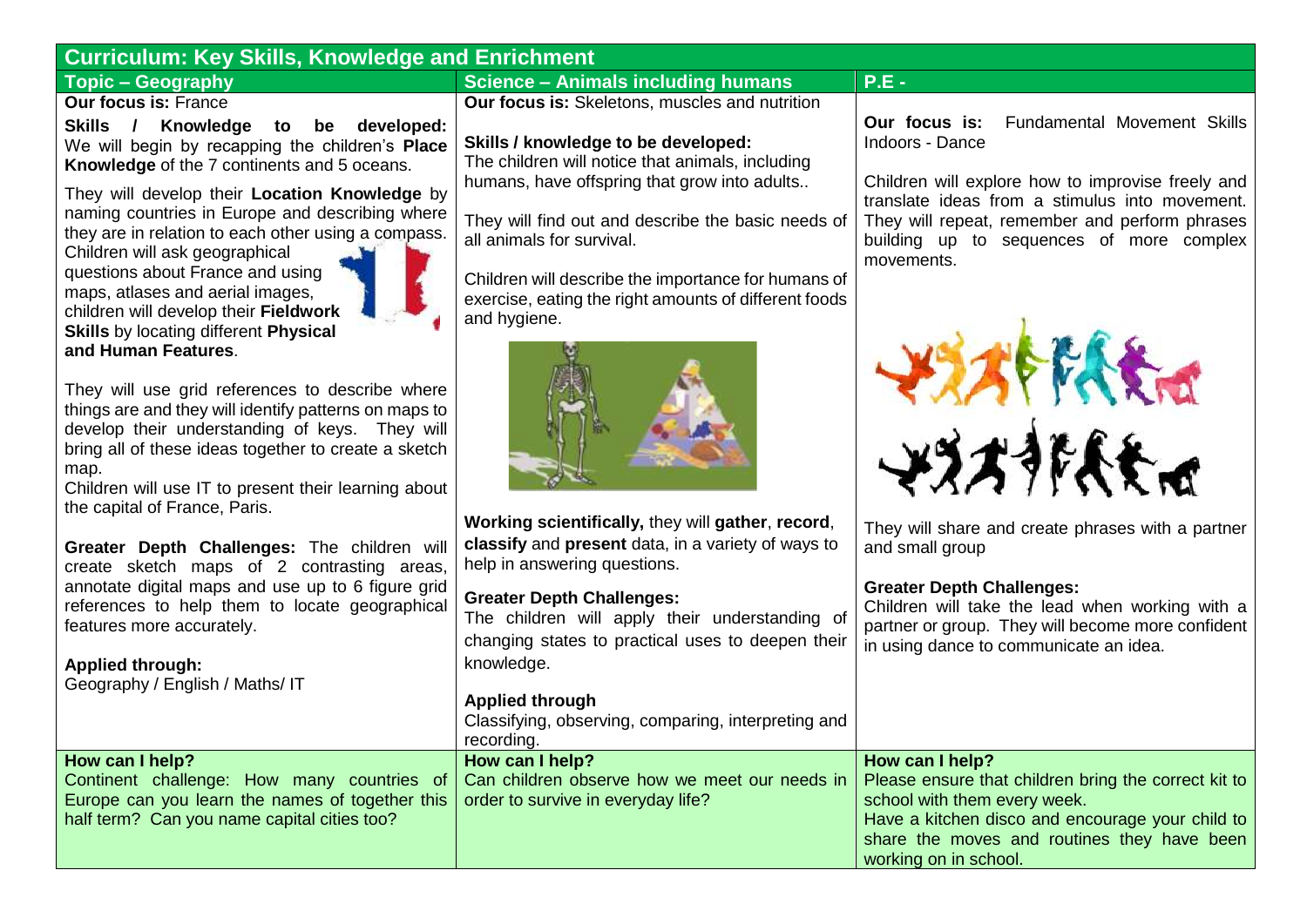| <b>Curriculum: Key Skills, Knowledge and Enrichment</b>                                                                                                                                                                                                                                                                                                                                                                                 |                                                                                                                                                                                                                                                                                                                                                                                |                                                                                                                                                                                                                                                                                                                                |                                                                                                                                                                                                                                                                                                                                                                                                                                                                     |
|-----------------------------------------------------------------------------------------------------------------------------------------------------------------------------------------------------------------------------------------------------------------------------------------------------------------------------------------------------------------------------------------------------------------------------------------|--------------------------------------------------------------------------------------------------------------------------------------------------------------------------------------------------------------------------------------------------------------------------------------------------------------------------------------------------------------------------------|--------------------------------------------------------------------------------------------------------------------------------------------------------------------------------------------------------------------------------------------------------------------------------------------------------------------------------|---------------------------------------------------------------------------------------------------------------------------------------------------------------------------------------------------------------------------------------------------------------------------------------------------------------------------------------------------------------------------------------------------------------------------------------------------------------------|
| <b>Art</b>                                                                                                                                                                                                                                                                                                                                                                                                                              | <b>Music</b>                                                                                                                                                                                                                                                                                                                                                                   | <b>PSHE / Wellbeing</b>                                                                                                                                                                                                                                                                                                        | <b>R.E.</b>                                                                                                                                                                                                                                                                                                                                                                                                                                                         |
| <b>Our focus is: Monet</b><br>Skills / knowledge to<br>be developed:<br>Extend exploring colour mixing to<br>applying colour mixing.<br>Begin to apply colour using dotting,<br>scratching and splashing to imitate<br>and artist.<br>question<br>Advise<br>and<br>suitable<br>equipment for the task e.g. size of<br>paintbrush or paper needed.                                                                                       | Our focus is: Charanga - Topics<br>around the world - France<br>Skills / knowledge to be developed:<br>Children will listen to a variety of<br>pieces of music of French origins<br>including the National Anthem, the<br>Can Can and Frere Jacques. They<br>will listen and respond to the music<br>commenting on the pulse, tempo and<br>dynamics of the music. Finally they | Our focus is: My Healthy Lifestyle<br>Skills / knowledge to be developed:<br>Children will look at factors that affect<br>physical, mental and<br>emotional<br>health.<br>They will learn about what is meant by<br>a healthy diet and how to make<br>informed decisions about healthy<br>eating and exercise.                 | Our focus is: Easter and Why is the<br>Bible important to Christians today?                                                                                                                                                                                                                                                                                                                                                                                         |
| <b>Greater Depth Challenges:</b><br>Research an artist in greater depth<br>and adapt ideas and processes into<br>their own art displaying a higher level<br>of technical skill with a broad range of<br>tools and media.<br>Think of innovative ways to enhance<br>creativity and develop a style of their<br>own.<br>Evaluate work independently<br>to<br>assess and improve their own art.<br><b>Applied through:</b><br>Art, History | will learn to sing Frere Jacques as a<br>round.<br>Greater Depth Challenges: Learn to<br>play Frere Jacques on a keyboard.<br>Applied through: Discussion and<br>singing together.                                                                                                                                                                                             | During Neurodiversity Celebration<br>Week, we will be looking at what<br>neurodiversity means and influential<br>neurodiverse people in the world who<br>have made a positive impact.<br><b>Greater Depth Challenges: Identify</b><br>positive and negative factors in<br>relation to physical, mental and<br>physical health. | Skills / knowledge to be developed:<br>Children will prepare to lead the<br>school community in our celebration<br>of Easter through drama, music and<br>narration.<br>They will learn about the Big Story in<br>the Bible which helps Christians to<br>understand how to live a good life.<br>Greater Depth Challenges: Explain<br>why people sometimes make the<br>wrong choice and suggest how they<br>can make things right.<br>Applied through: Discussion and |
|                                                                                                                                                                                                                                                                                                                                                                                                                                         |                                                                                                                                                                                                                                                                                                                                                                                | Applied through: Discussion, circle<br>time and debate.                                                                                                                                                                                                                                                                        | debate.                                                                                                                                                                                                                                                                                                                                                                                                                                                             |
| How can I help?<br>Monet took a lot of inspiration for his<br>art work from natural landscapes -<br>spend time outside appreciating the<br>great outdoors.                                                                                                                                                                                                                                                                              | How can I help?<br>Ask your child to share the songs they<br>are learning with you<br>https://www.youtube.com/watch?v=QqqSd_T<br><b>FIEE</b><br>https://www.youtube.com/watch?v=mdtBueV<br>b7PE&list=PLxybjfxLKz_zAg7nvOA6-<br>9CwcHj4rV6Lb&index=18                                                                                                                           | How can I help?<br>For more information about Neurodiversity<br>Celebration Week you can visit:<br>Neurodiversity<br>Celebration<br>Week<br>(neurodiversityweek.com)                                                                                                                                                           | How can I help?<br>Help your child to learn their lines for<br>the Easter Service. Ask them to tell<br>you about the main events of the<br>Easter story.                                                                                                                                                                                                                                                                                                            |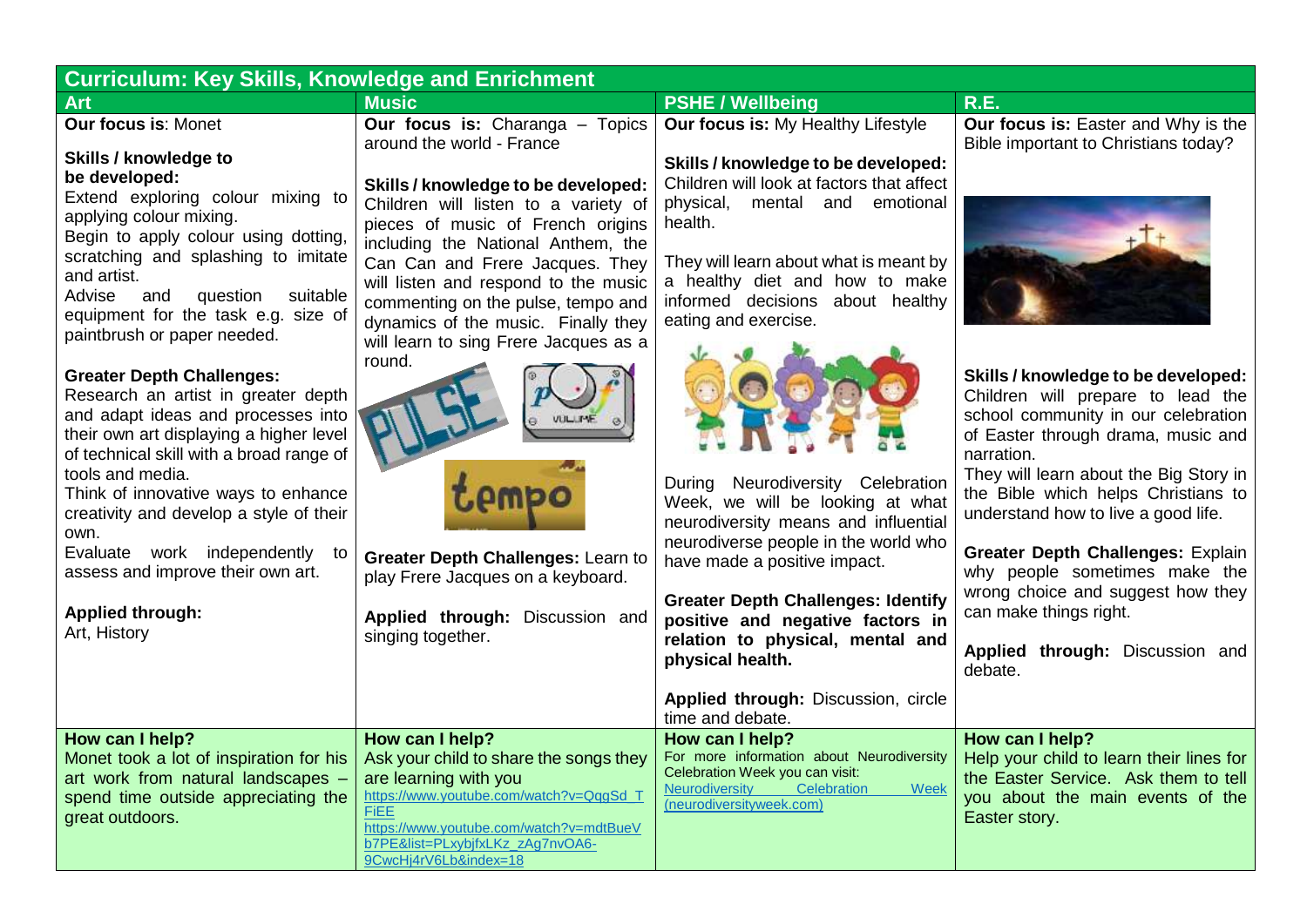| <b>Curriculum: Key Skills, Knowledge and Enrichment</b>                                                                                                                                                                                                                                                                     |                                                                                                                   |                                                                                                                                                                                                                                                                                                                              |                                                                                                  |  |
|-----------------------------------------------------------------------------------------------------------------------------------------------------------------------------------------------------------------------------------------------------------------------------------------------------------------------------|-------------------------------------------------------------------------------------------------------------------|------------------------------------------------------------------------------------------------------------------------------------------------------------------------------------------------------------------------------------------------------------------------------------------------------------------------------|--------------------------------------------------------------------------------------------------|--|
| <b>Computing</b>                                                                                                                                                                                                                                                                                                            |                                                                                                                   | <b>MFL - French</b>                                                                                                                                                                                                                                                                                                          |                                                                                                  |  |
| Our focus is: Searching and Creating content using<br><b>MS Word</b>                                                                                                                                                                                                                                                        | How can I help?<br>Search for things                                                                              | <b>Our focus is:</b> La Jolie Ronde – animals.                                                                                                                                                                                                                                                                               | Encourage your child<br>to share the new                                                         |  |
| Skills / knowledge to be developed:<br>Children will learn how to carry out safe searches using<br>Google and will consider the key words they search for.<br>They will learn how to access MS Word via the TEAMS.<br>Children will develop their word processing skills by<br>inserting pictures, typing and editing text. | together on the<br>internet using safe<br>search.<br>Support your child<br>to create a fact file<br>in MS Word or | <b>Skills / knowledge to be developed: Children</b><br>continue to develop their conversational skills by<br>asking and answering questions about different<br>animals. They will learn the names of animals and<br>will be able to talk about which pets they own or like.<br>Greater Depth Challenges: Children will model | vocabulary at home,<br>including any songs<br>they will have learnt as<br>part of their lessons. |  |
| Greater Depth Challenges: Children will compare<br>results across search engines and develop their<br>understanding of page rankings.                                                                                                                                                                                       | similar as part of<br>their Learning Log<br>Homework.                                                             | pronunciation and lead small group activities.<br>Applied through: Speaking and listening, songs<br>and games                                                                                                                                                                                                                |                                                                                                  |  |
| Applied through: The creation of fact files about Paris.                                                                                                                                                                                                                                                                    |                                                                                                                   |                                                                                                                                                                                                                                                                                                                              |                                                                                                  |  |

| Any Other Information / Dates for the Diary    |  |                                                                                                           |  |
|------------------------------------------------|--|-----------------------------------------------------------------------------------------------------------|--|
| We encourage you to follow our                 |  | Please note, all dates are subject to change depending on current guidance.                               |  |
| Twitter<br>school<br>account                   |  | Swimming continues for Years 3 & 4. Weekly sessions on Mondays until 4 <sup>th</sup> April (final session |  |
| @GS Federation.                                |  | before Easter holidays).                                                                                  |  |
| We regularly post updates and                  |  | Thursday 3rd March - World Book Day                                                                       |  |
| photographs of what your children are learning |  | Friday 4 <sup>th</sup> March - Young Shakespeare workshop - The Tempest                                   |  |
| in class alongside other important school      |  | Monday $7th - 11th$ March – British Science Week                                                          |  |
| information, reminders and updates.            |  | Tuesday $15th$ March – Class photos                                                                       |  |
|                                                |  | Friday 18 <sup>th</sup> March - Mother's Day Stalls - FROGS                                               |  |
|                                                |  | Monday $28^{st}$ March – Den Building                                                                     |  |
|                                                |  | <b>Monday 21<sup>st</sup> – 25<sup>th</sup></b> – Neurodiversity Celebration week                         |  |
|                                                |  | Thursday 24 <sup>th</sup> March - Easter Service - Letter to follow                                       |  |
|                                                |  | Tuesday 29 <sup>th</sup> and Wednesday 30 <sup>th</sup> March - Parent/career consultations               |  |
|                                                |  | Friday 8th April - Break up for Easter Holiday                                                            |  |
| <u>Lla ma anns a viz</u>                       |  |                                                                                                           |  |

## **Homework**

**Learning Log Homework for this half term:** Our topic this half term is all about France. Your Learning Log homework could be about anything to do with the country. You might want to focus on:

- Famous artists e.g. Monet, Degas, Toulouse-Lautrec, Vallayer-Coster or Bonheur.
- Food could you learn to cook a traditional French dish?
- Plan a holiday to France Where would you go? What would it cost? What would you pack?
- What Is the weather like in France?
- Choose a city or area and create a tourist information leaflet about it.